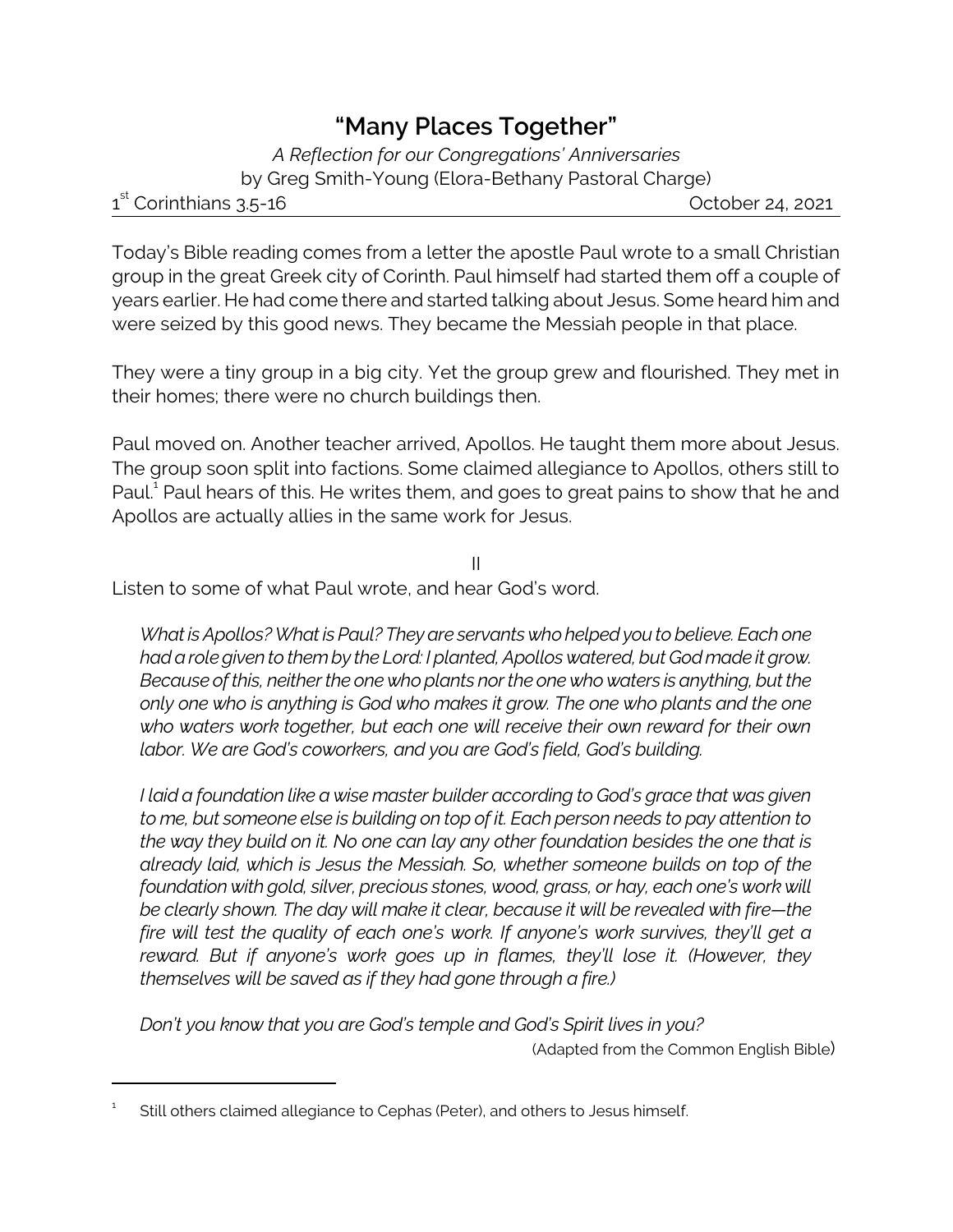What does this tell us about our story, our Bethany and Elora churches?

III

For countless generations people have been at home here. Communities of Attawadaron, Wyandot, Mississauga, and Haudenosaunee lived and worked through these forests and along these rivers.

However, back 186 years or so, in the early days of British colonization, the village of Elora wasn't much; it was only a few years old. Whatever it was, was on the south side of the river. Like here, Wellington and Woolwich (which now is called McNab).

One settler told of *"weary years, without school for the young family, no religious services, only occasionally a Methodist Itinerant would visit them. . . ."*

Methodists were a radical religious movement, not "respectable" like Anglicans or Presbyterians. But their movement was growing in Upper Canada. Every two weeks or so, a travelling preacher named Poole came to town. He led worship services in the Peck family home, which was about here.

Later on, another minister, the Rev. Wastell, had services in the afternoon at James Gerrie's place at High and Woolwich streets. Then in the evening he headed out for more worship at the Middleton farmhouse up in Bon Accord, east of Salem.

I expect that even when no clergy was there to lead a formal gathering, Elora's own citizens did their part to kindle their faith and give glory to God. They moved from place to place, wherever a family could host and there was enough room. Like Rowley Woods' log house. Then David Gilkison's home; it's large living room made it ideal from the growing congregation, though even it started to feel packed.

When Gilkison's became a store, they started using the stable out back of Josiah Johnstone's blacksmith shop in the summer, and Elora's new log school in winter months.

All this moving about was happening in just a few years. Maybe they got tired of it. Or people got tired of hosting them. Or, more positively-minded, the Elora society—Methodists called their congregations "societies"—was growing too large for any ordinary house.

So in about 1842, they put up their first purpose-built church congregation home. It was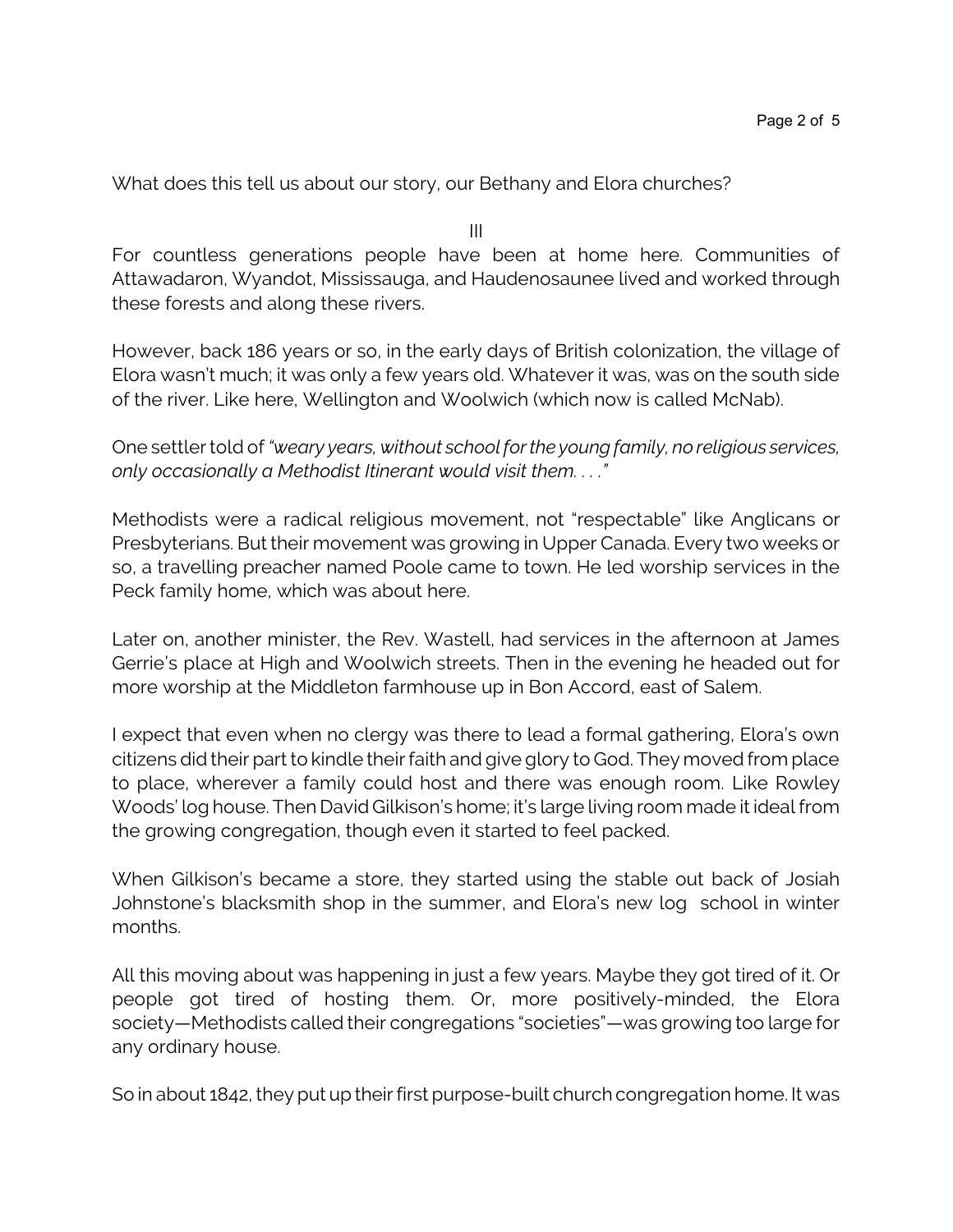30 by 36 feet. It's still here, on the roundabout. Later it was a family home, then a store, then a doctor's office, and now it's become a real estate office.

This new home served them well for two decades. But those Elora Methodists were not settled. Nor, it seems, was the Holy Spirit. One account said,

*"The revival fire which burned brightly, . . . and the movement of the population of the village to the north side of the river, brought about a further and more ambitious building project . . . "*

So in 1863 they crossed the river, to their church's new home. And here we are.

Not just here, though.

IV

On the road up from Guelph was a stagecoach stop, called Thorpeville. Later, they changed the name to Ponsonby. Nowadays, only bits are left. Still, in its heyday it had a hotel, wagon-maker, carpenter, blacksmith, general store, a Roman Catholic Church . . .

. . . and another bunch of those Methodists. They too were gathering for worship, encouragement, and learning the ways of Jesus. They called themselves the "Bethany Wesleyan Methodist" church. Theirs was much newer than the Elora one; they didn't get going until around 1843.

The Bethany folk also worshiped wherever they could find a place: barns, homes, sheds, the schoolhouse. Finally, in 1863 they constructed a stone building devoted to church use, on Joseph and Matilda Lasby's farm.

You could say the site was poor and the foundation unstable. Or, more positively . . . well, listen to what was written in a local paper:

*For some time past it has been evident that Bethany Wesleyan Methodist Church was too small for the comfortable accommodation of the great numbers who attend services there. It was decided, therefore, to erect a new edifice on a commanding site, near the location of the old building. . . . When completed, the building promises to be the most handsome church in Pilkington.*

In 1876, Bethany bought 3/8 acre from Catherine Thacker right across the line for a new church home. And it's been Bethany's home without disruption (well, except for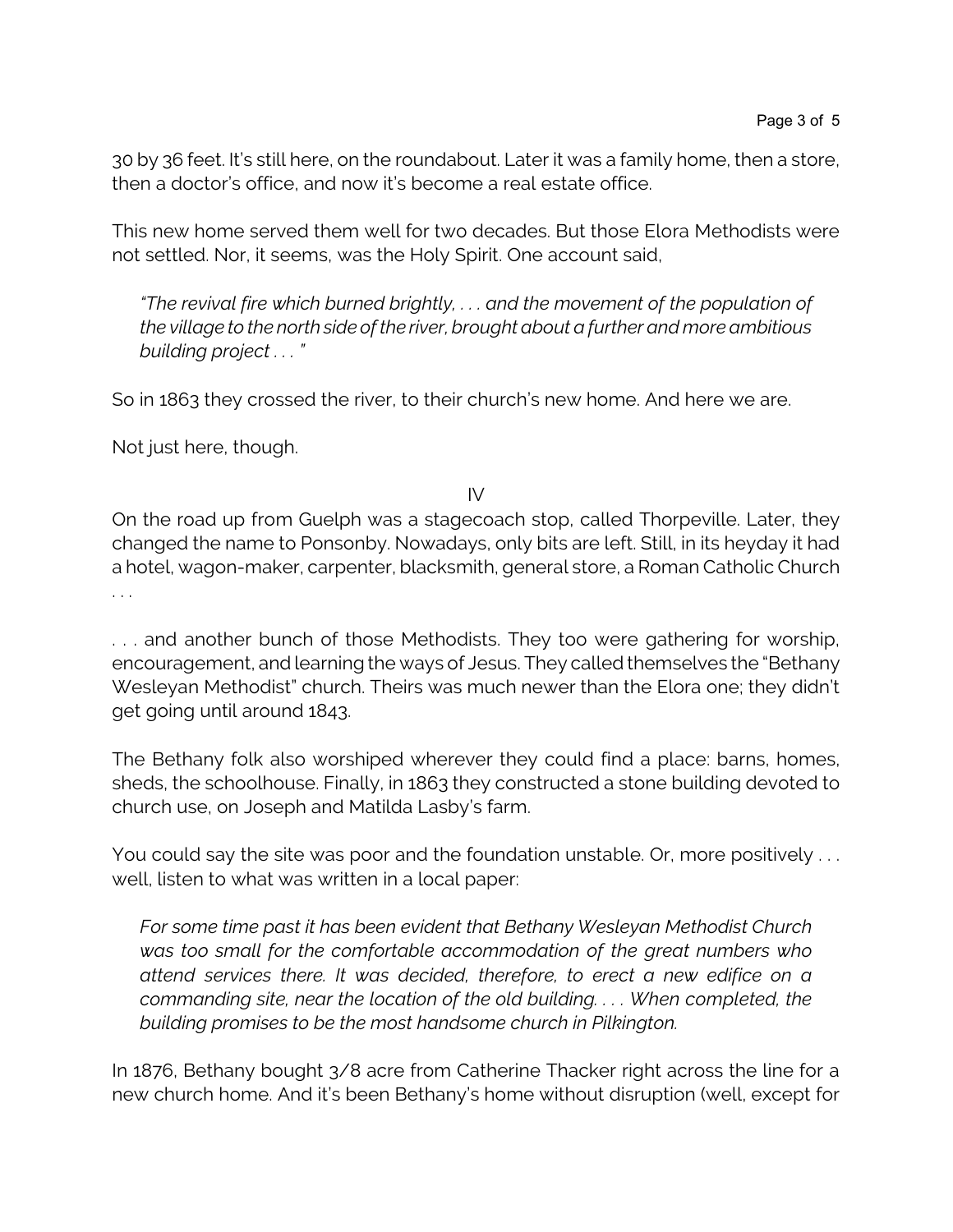that time a tornado ripped the roof off). And here we are.

Not just here, though.

 $\sqrt{}$ 

Here too, on Zoom. Yes, some of us are gathering in the Elora church building. We hope that soon others can begin gathering again in the Bethany building too. And some of us will keep meeting in these ways our ancestors never could have imagined.

Those first generations were a bit like those folks Paul was writing to. Sure, the Corinthian Christians were lost within a big metropolis, while those settlers were in what to them was wilderness. Still, they all belonged to Jesus and were enlivened by his Holy Spirit. Whether in the  $\boldsymbol{\mathsf{1}}^{\text{st}}$  century or the  $\boldsymbol{\mathsf{19}}^{\text{th}}$ , they were his church, meeting together wherever they could find a place.

Paul compares Apollos and himself to labourers working in the same field. They have different jobs; both work for the field's owner.

Paul is talking about this group of Jesus' people, and he says, *"You together are God's field. You together are God's building."<sup>2</sup>* A bit later he says what kind of building we are: *". . . . you together are God's temple and God's Spirit lives among you."<sup>3</sup>*

Remember, they don't have a church building, not yet. He's not talking about physical structures. It's us together, Jesus' people grouped, who are God's building, God's temple, a place of God's Presence.

God's! We, our group together, belongs to God. Sometimes we forget that. We are not a minister's possession. Not the board's. Not our town's. The church is Jesus' people, but it doesn't belong to the people: it's not ours, not those before us, not those who will come after.

God's field, God's building, God's temple. Built on our only foundation, Jesus. Its foundation determines a building's shape. We have to be shaped by Jesus: everything

<sup>2</sup> I've added in the word "together" to underline that Paul's describing them collectively. Otherwise, this passage can be mistakenly interpreted to be about individual Christians. This whole passage has suffered from misunderstanding by "those who would decontextualize it in terms of indivualistic popular piety (i.e., how I build my own Christian life on Christ)." Gordon D. Fee, The First Epistle to the Corinthians (Grand Rapids MI: Eerdmans, 1987), 136.

<sup>&</sup>lt;sup>3</sup> For "among you," see Craig L. Blomberg, NIV Application Commentary: 1 Corinthians (Grand Rapids MI: Zondervan, 1994), 75.